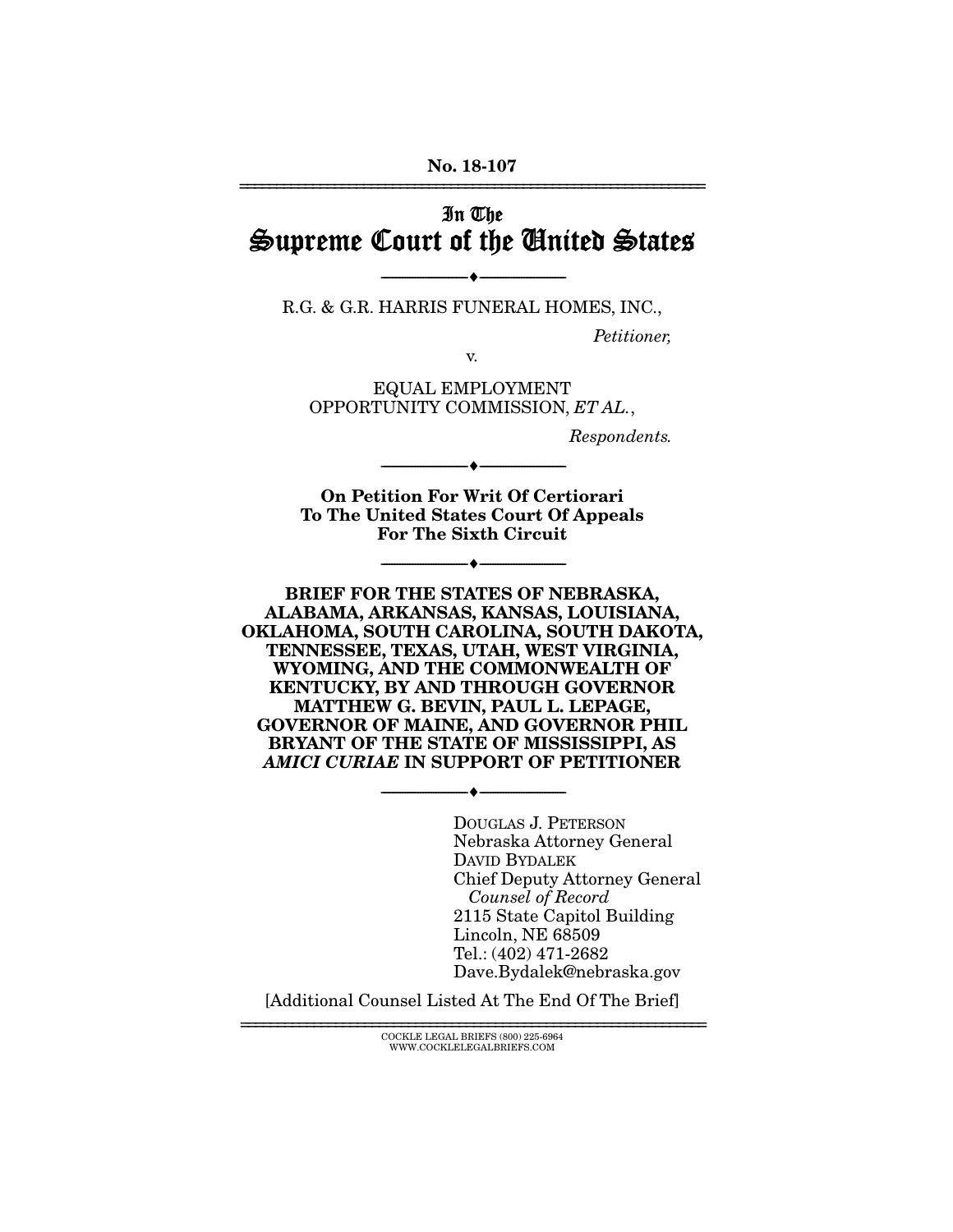### QUESTIONS PRESENTED

 1. Whether the word "sex" in Title VII's prohibition on discrimination "because of . . . sex," 42 U.S.C.  $\S~2000$ e-2(a)(1) meant "gender identity" and included "transgender status" when Congress enacted Title VII in 1964.

 2. Whether *Price Waterhouse v. Hopkins*, 490 U.S. 228 (1989), prohibits employers from applying sexspecific policies according to their employees' sex rather than their gender identity.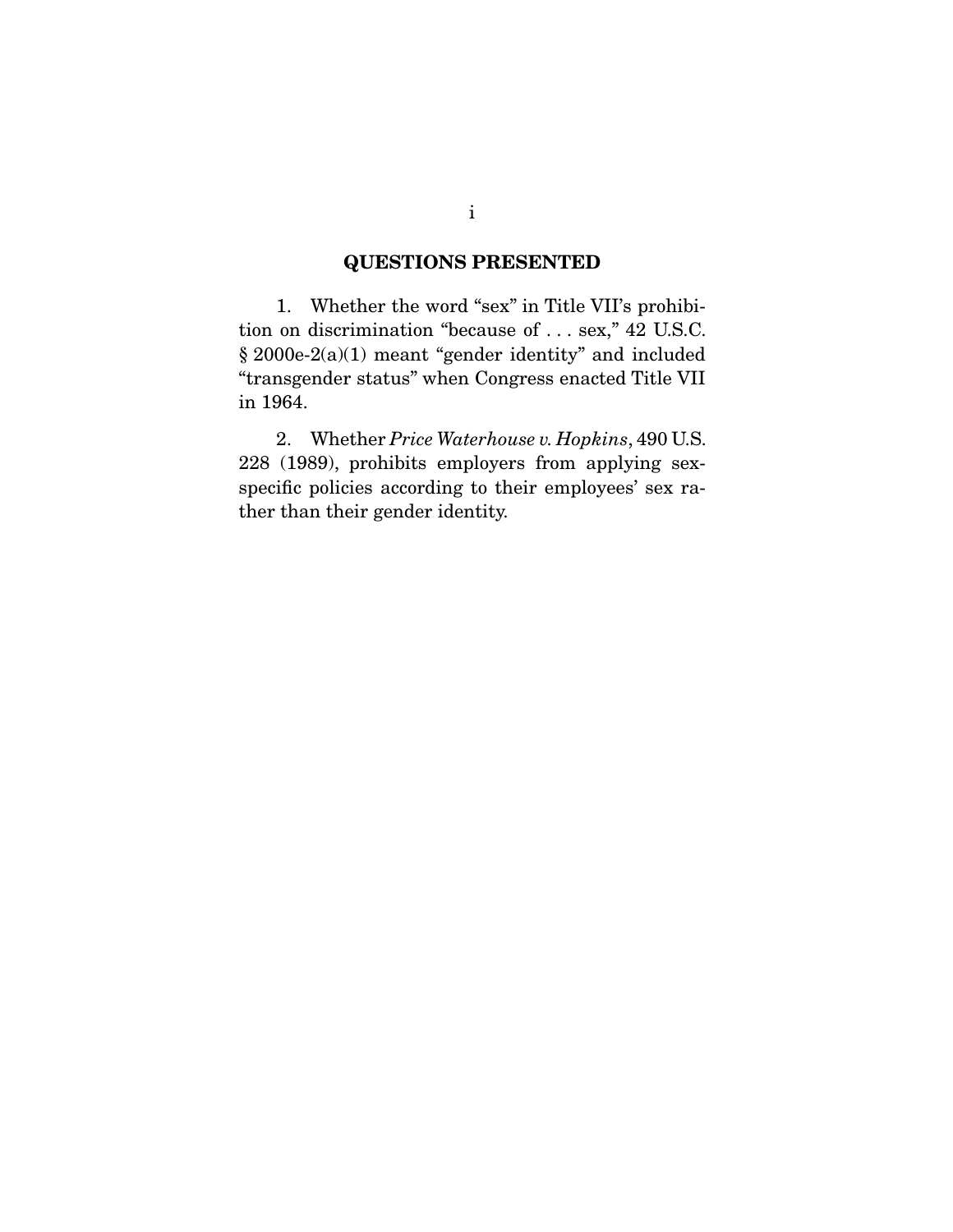## TABLE OF CONTENTS

|                     |                                                                                                                                   | Page |
|---------------------|-----------------------------------------------------------------------------------------------------------------------------------|------|
|                     | QUESTIONS PRESENTED                                                                                                               | Ť    |
|                     |                                                                                                                                   | ii   |
|                     |                                                                                                                                   | iii  |
|                     |                                                                                                                                   | 1    |
| SUMMARY OF ARGUMENT |                                                                                                                                   | 2    |
|                     |                                                                                                                                   | 4    |
| L                   | The Text of Title VII Prohibits Discrimina-<br>tion on the Basis of "Sex," Not Transgender                                        | 4    |
| П.                  | The Meaning of "Sex" at the Time Con-<br>gress Enacted Title VII Was a Person's                                                   | 6    |
| III.                | Congress's Legislative Actions Since 1964<br>Confirm that the Meaning of "Sex" in Title<br>VII Refers to Biological Status        | 8    |
| IV.                 | The Decision Below—Expanding the Defini-<br>tion of "Sex" in Title VII—Is One of National<br>Importance for this Court to Correct | 11   |
|                     |                                                                                                                                   | 12   |

ii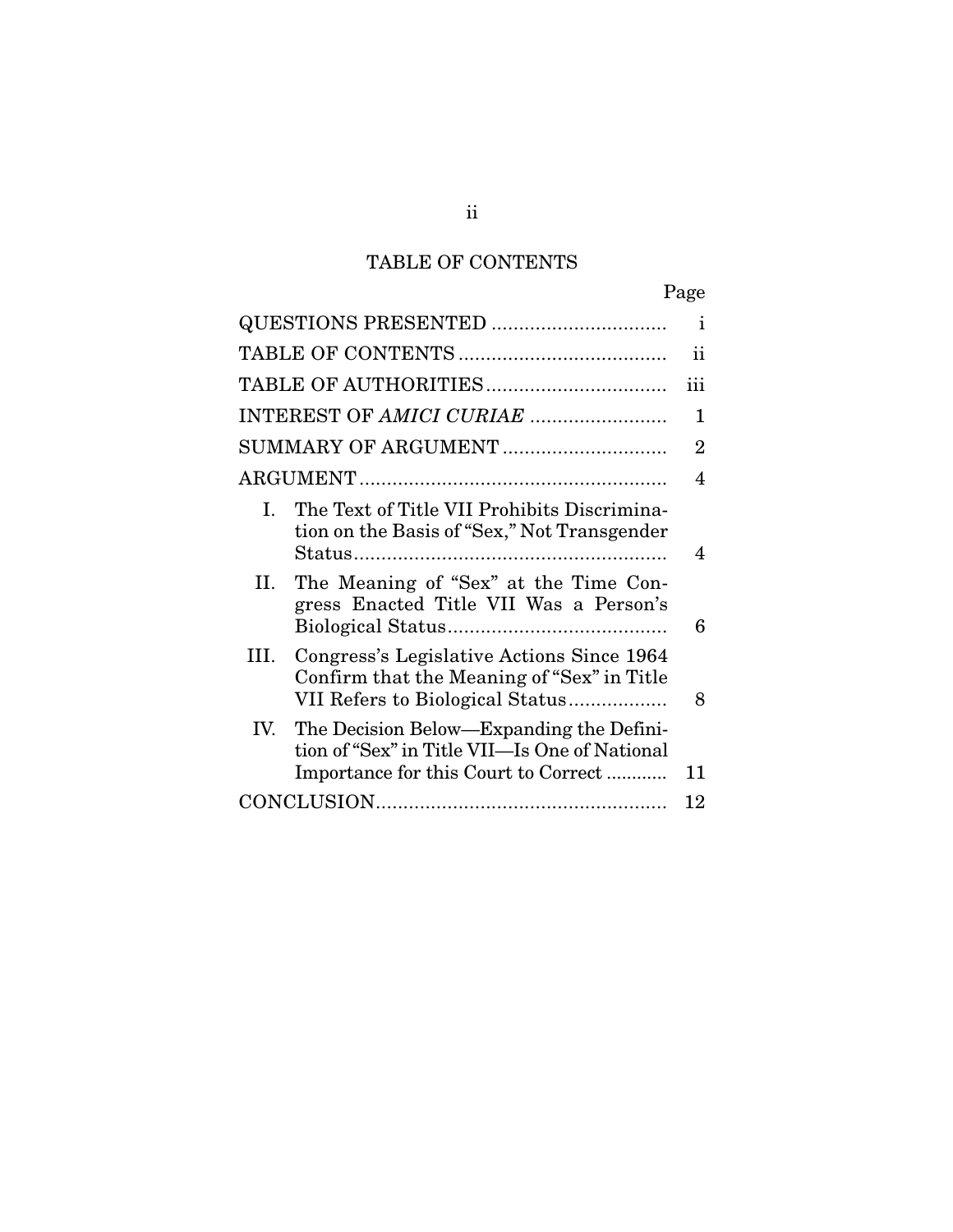## TABLE OF AUTHORITIES

## **CASES**

| Asgrow Seed Co. v. Winterboer, 513 U.S. 179           |
|-------------------------------------------------------|
| District of Columbia v. Heller, 554 U.S. 570          |
| EEOC v. Harris Funeral Homes, Inc., 884 F.3d          |
| <i>Martin v. Hunter's Lessee, 14 U.S. 304 (1816)2</i> |
| New State Ice Co. v. Liebmann, 285 U.S. 262           |
|                                                       |
|                                                       |
| Thomas Jefferson Univ. v. Shalala, 512 U.S. 504       |
| United States v. Am. Trucking Ass'ns, 310 U.S.        |
| United States v. Ron Pair Enters., Inc., 489 U.S.     |
|                                                       |

### **STATUTES**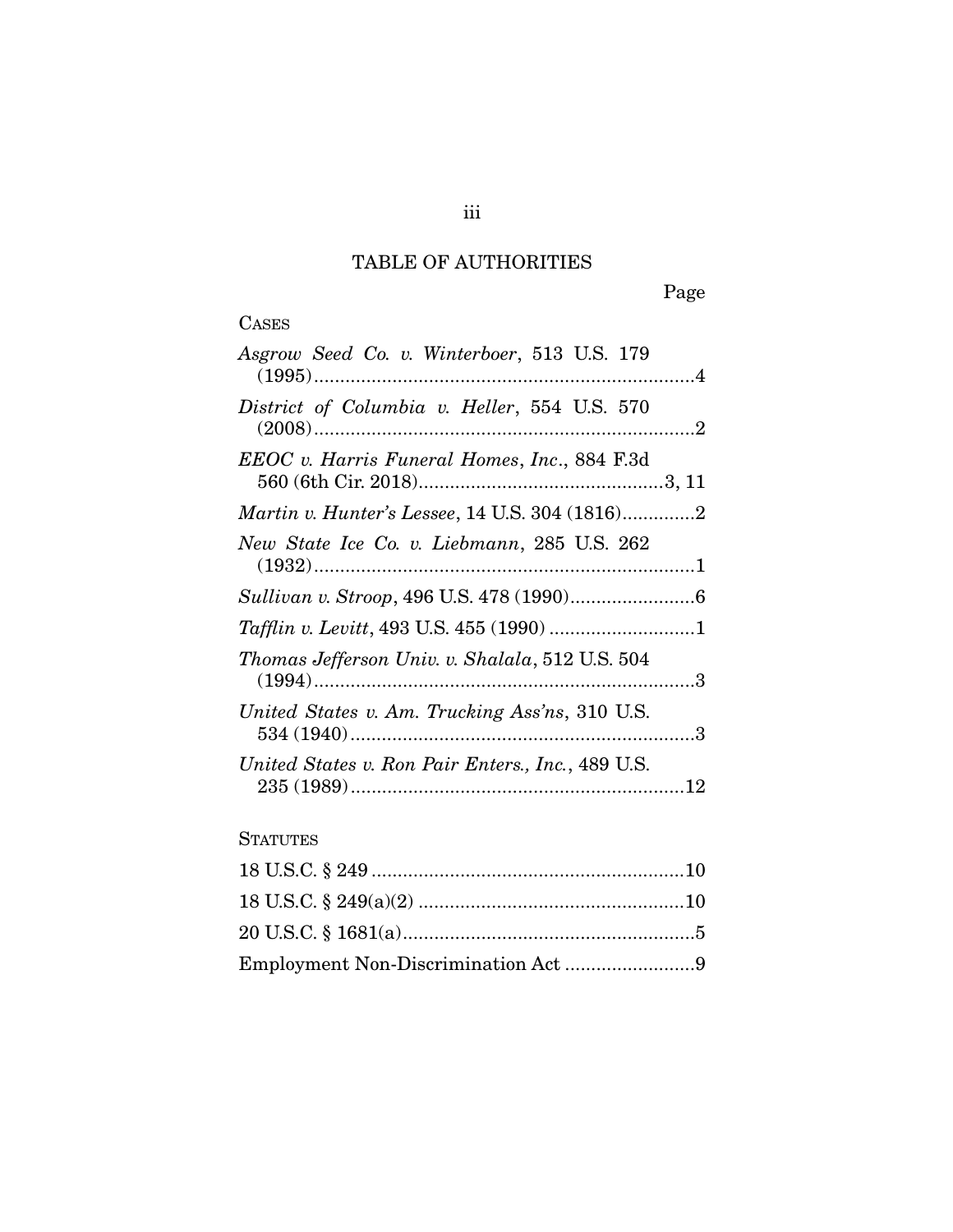## TABLE OF AUTHORITIES—Continued

|                                               | Page |
|-----------------------------------------------|------|
| Pregnancy Discrimination Act of 1978, Pub. L. |      |
|                                               |      |
|                                               |      |
| Violence Against Women Act,                   |      |

### RULES

# OTHER AUTHORITIES

| 9 Oxford English Dictionary 578 (1961)4                                                                                                        |  |
|------------------------------------------------------------------------------------------------------------------------------------------------|--|
|                                                                                                                                                |  |
|                                                                                                                                                |  |
|                                                                                                                                                |  |
| Antonin Scalia & Bryan A. Garner, Reading<br>Law: The Interpretation of Legal Texts 69 &                                                       |  |
| David Haig, The Inexorable Rise of Gender and<br>the Decline of Sex: Social Change in Academic<br>Titles, 1945–2001, Archives of Sexual Behav- |  |
| Ethel Tobach, 41 Some Evolutionary Aspects of<br>Human Gender, Am. J. of Orthopsychiatry 710                                                   |  |
|                                                                                                                                                |  |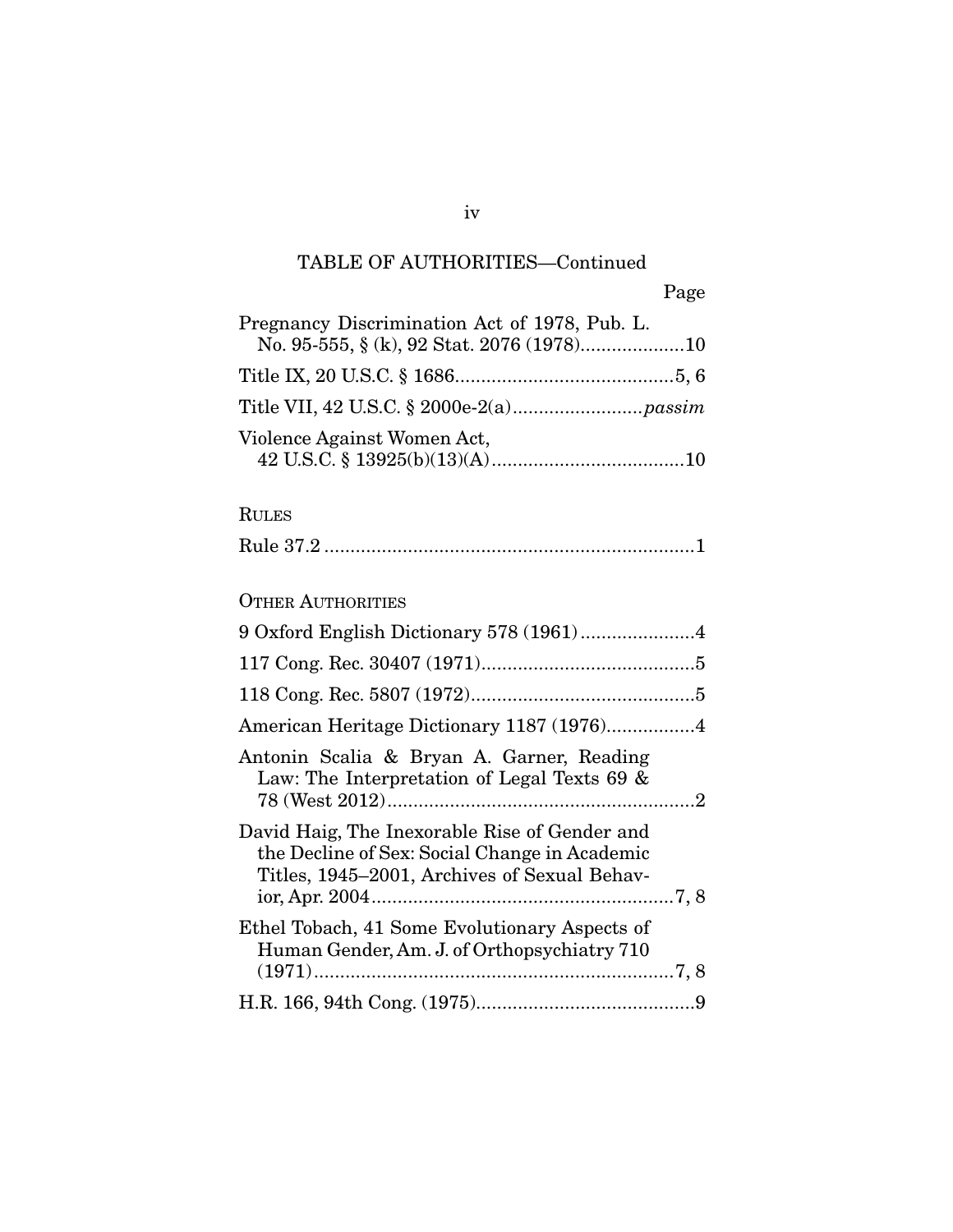## TABLE OF AUTHORITIES—Continued

| Page                                                                                                                                                                               |
|------------------------------------------------------------------------------------------------------------------------------------------------------------------------------------|
|                                                                                                                                                                                    |
|                                                                                                                                                                                    |
|                                                                                                                                                                                    |
|                                                                                                                                                                                    |
|                                                                                                                                                                                    |
|                                                                                                                                                                                    |
|                                                                                                                                                                                    |
| Joanne Meyerowitz, A History of "Gender," 113<br>The American Historical Review 1346 (2008) 7                                                                                      |
| John Money et al., Imprinting and the Estab-<br>lishment of Gender Role, 77 A.M.A. Archives<br>of Neurology and Psychiatry 333-36 (1957)7                                          |
| Robert J. Stoller, Sex and Gender: On the Devel-<br>opment of Masculinity and Femininity 9                                                                                         |
| Sari L. Reisner et al., "Counting" Transgender<br>and Gender-Nonconforming Adults in Health<br>Research, Transgender Studies Quarterly,                                            |
| The Federal Government on Autopilot: Delega-<br>tion of Regulatory Authority to an Unaccount-<br>able Bureaucracy: Hearing Before the H.<br>Comm. on the Judiciary, 114th Cong. 13 |
| The Federalist No. 51 (James Madison) (J. Cooke                                                                                                                                    |

v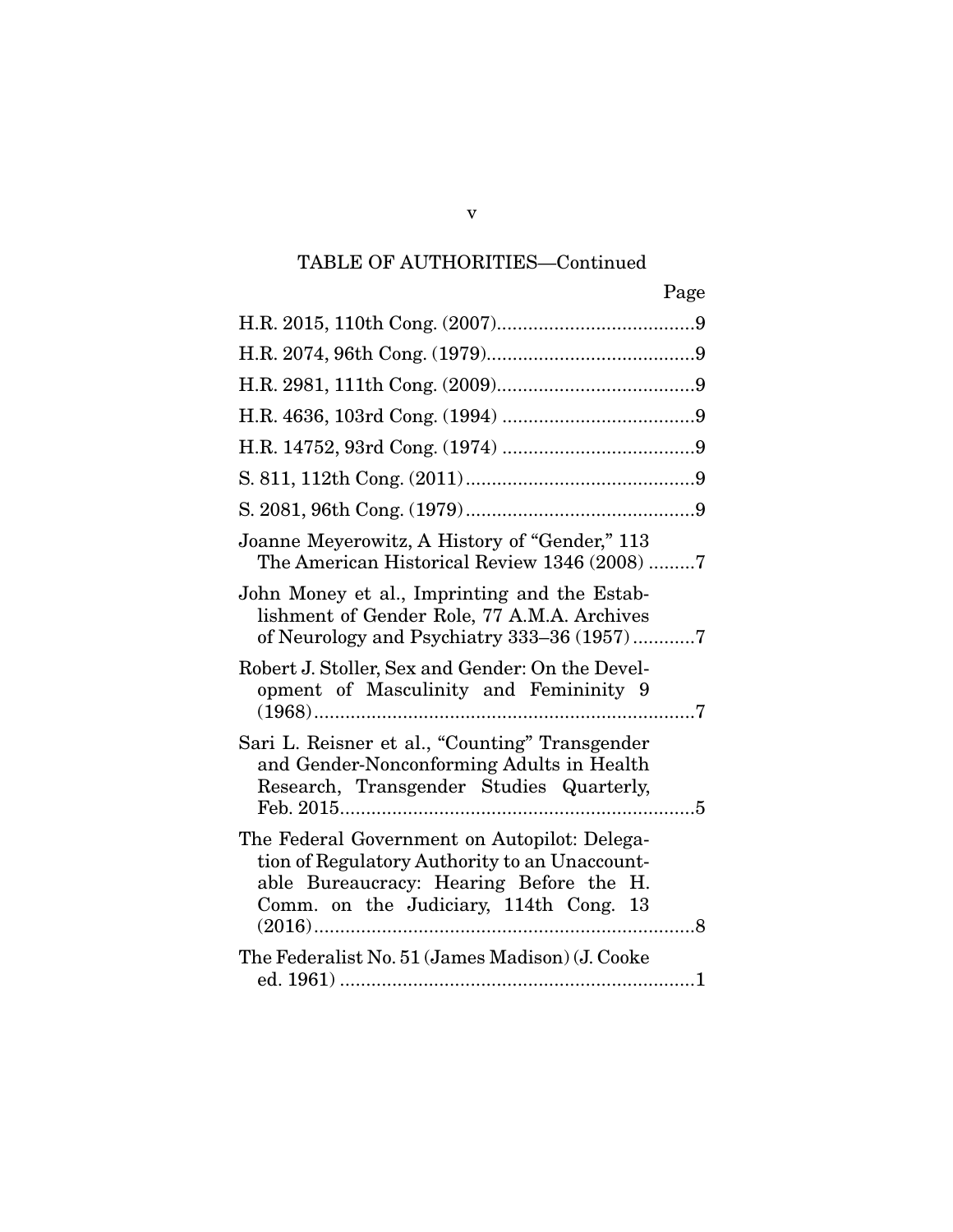## TABLE OF AUTHORITIES—Continued

|                                              | Page |
|----------------------------------------------|------|
| Virginia Prince, Change of Sex or Gender, 10 |      |
| Webster's Third New International Dictionary |      |
| Webster's New World College Dictionary 1331  |      |

vi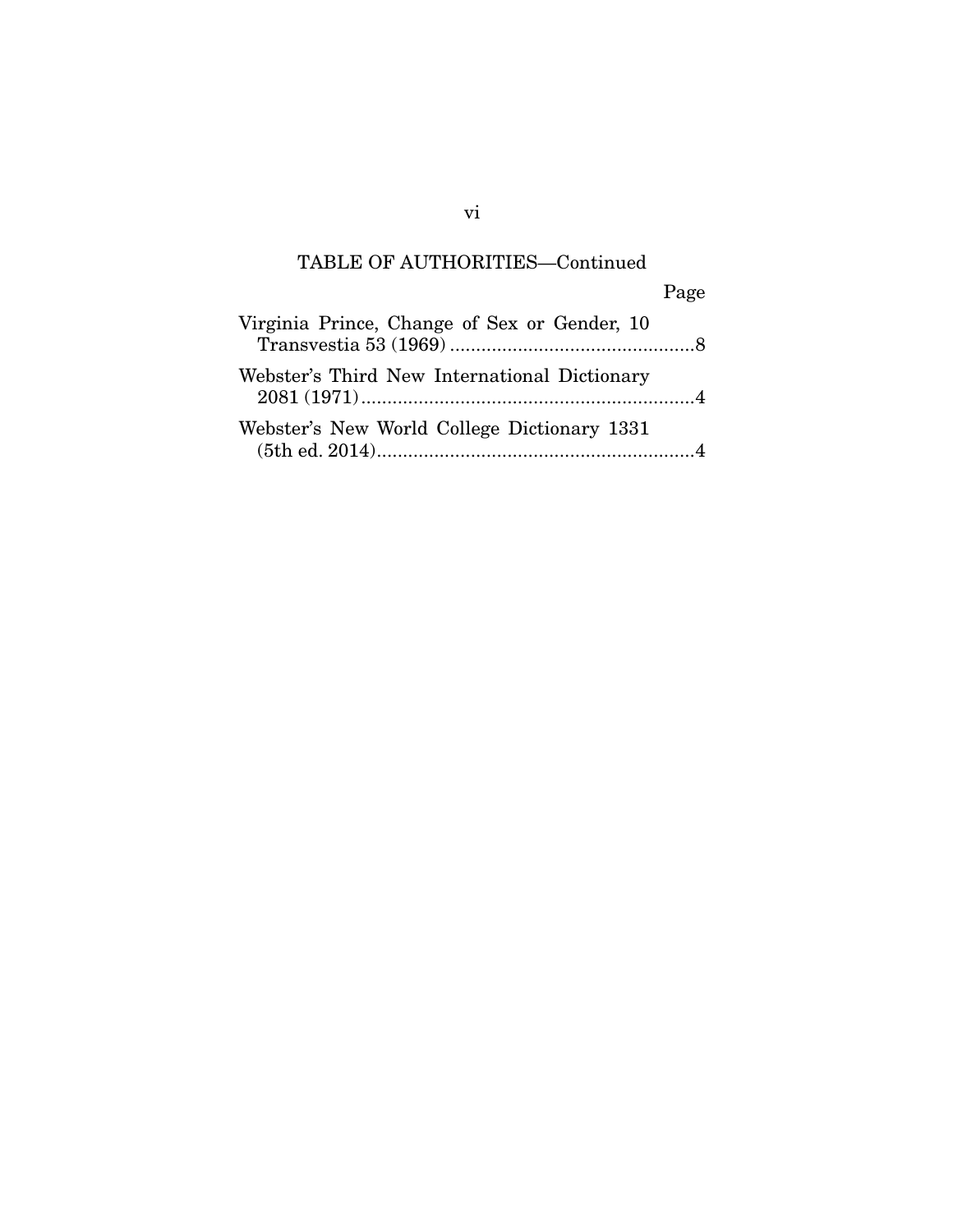#### INTEREST OF *AMICI CURIAE*<sup>1</sup>

 "It is one of the happy incidents of the federal system that a single courageous state may, if its citizens choose, serve as a laboratory; and try novel social and economic experiments without risk to the rest of the country." *New State Ice Co. v. Liebmann*, 285 U.S. 262, 311 (1932) (Brandeis, J., dissenting). "[U]nder our federal system, the States possess sovereignty concurrent with that of the Federal Government, subject only to limitations imposed by the Supremacy Clause." *Tafflin v. Levitt*, 493 U.S. 455, 458 (1990).

*Amici* States wish to safeguard the separation of powers undergirding our system of government, a system that encourages the States and the federal government to "control each other" through checks and balances. The Federalist No. 51 at 351 (James Madison) (J. Cooke ed. 1961). The States' purpose is to note that "sex" under the plain terms of Title VII does not mean anything other than biological status. Unless and until Congress affirmatively acts, our Constitution leaves to the States the authority to determine which protections, or not, should flow to individuals based on gender identity. The Sixth Circuit ignored this fact and essentially rewrote federal law, engaging in policy experimentation. The States urge the Court to grant certiorari to correct the Sixth Circuit's egregious error and restore the balance of power in our federal system,

<sup>&</sup>lt;sup>1</sup> The parties' counsel of record received notice of the intent to file this brief.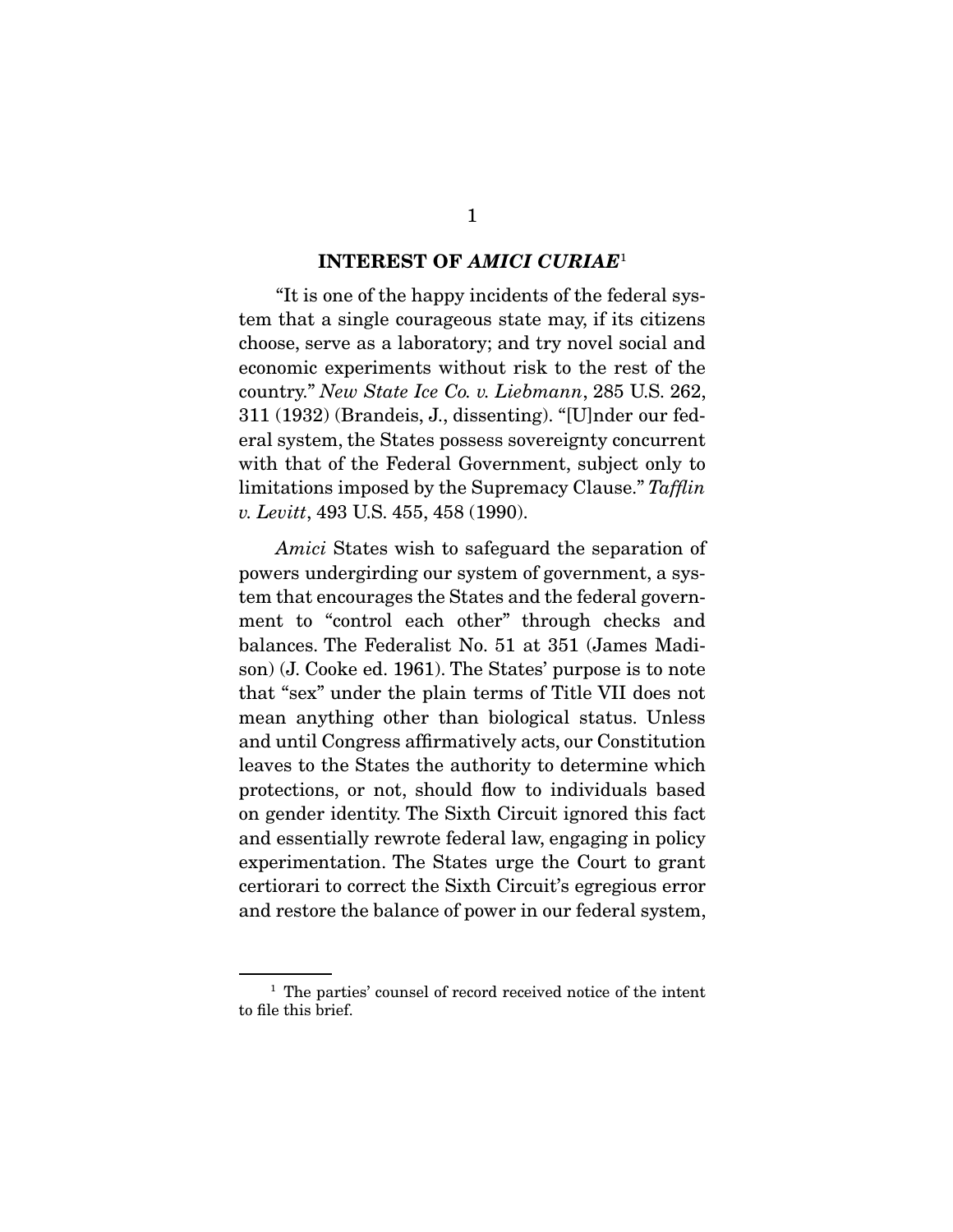allowing States to legislate and experiment in this policy arena.

--------------------------------- ---------------------------------

SUMMARY OF ARGUMENT

 The Sixth Circuit's opinion below erases all common, ordinary understandings of the term "sex" in Title VII and expands it to include "gender identity" and "transgender" status. In doing so, the lower court rewrites Title VII in a way never intended or implemented by Congress in the Civil Rights Act of 1964. The Sixth Circuit error lies in its failure to apply basic canons of statutory interpretation, which guide courts to read the text of a statute, apply its ordinary meaning, and inform those meanings with the original public understanding of those words.

 Two primary canons of statutory and constitutional interpretation include the ordinary-meaning canon and the fixed-meaning canon. Antonin Scalia & Bryan A. Garner, Reading Law: The Interpretation of Legal Texts 69 & 78 (West 2012). The former canon instructs courts to give words their ordinary, everyday meaning, unless the context shows that they are to be used in a technical sense. See, e.g., *Martin v. Hunter's Lessee*, 14 U.S. 304, 326 (1816) ("The words [of the Constitution] are to be taken in their natural and obvious sense, and not in a sense unreasonably restricted or enlarged."). The latter canon directs courts to give words the meaning they had at the time the document was adopted. See, e.g., *District of Columbia v. Heller*,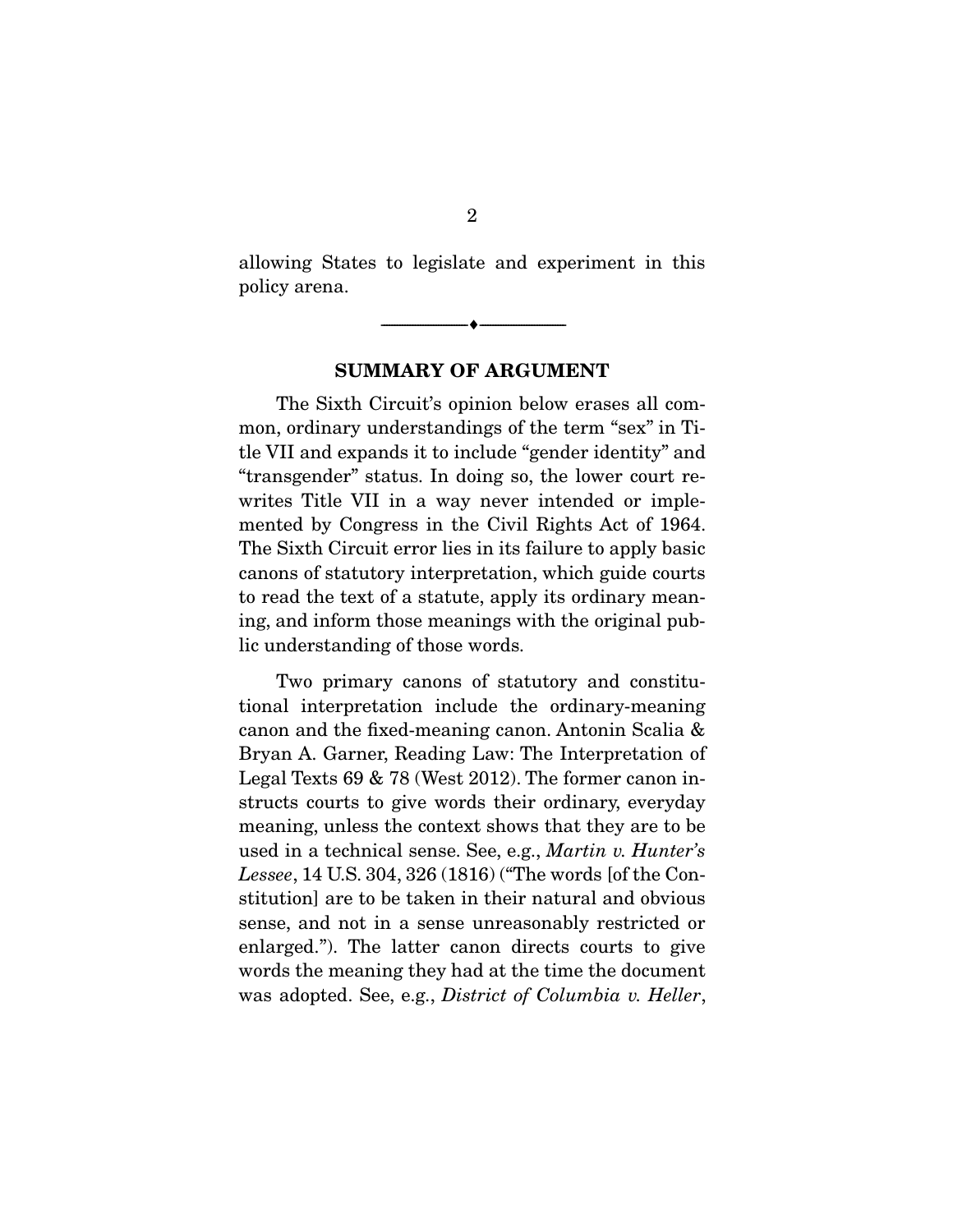554 U.S. 570, 582–83 (2008) (assigning meaning to words in the Second Amendment based on their meaning at the founding). Thus, "[i]n the interpretation of statutes, the function of the courts is easily stated. It is to construe the language so as to give effect to the intent of Congress." *United States v. Am. Trucking Ass'ns*, 310 U.S. 534, 542 (1940).

 The Sixth Circuit erred by categorically declaring "[d]iscrimination on the basis of transgender and transitioning status is necessarily discrimination on the basis of sex." *EEOC v. Harris Funeral Homes*, *Inc*., 884 F.3d 560, 571 (6th Cir. 2018). The text, structure, and history of Title VII, however, demonstrate Congress's unambiguous intent to prohibit invidious discrimination on the basis of "sex," not "gender identity." The term "gender identity" does not appear in the text of Title VII or in the regulations accompanying Title VII. In fact, "gender identity" is a wholly different concept from "sex," and not a subset or reasonable interpretation of the term "sex" in Title VII. The meaning of the terms "sex," on the one hand, and "gender identity," on the other, both now and at the time Congress enacted Title VII, forecloses alternate constructions. See *Thomas Jefferson Univ. v. Shalala*, 512 U.S. 504, 512 (1994) (explaining that an agency interpretation must be consistent with the given meaning of a term when official action was taken). For these reasons, the Court should grant the petition and hear this case of national importance.

--------------------------------- ---------------------------------

3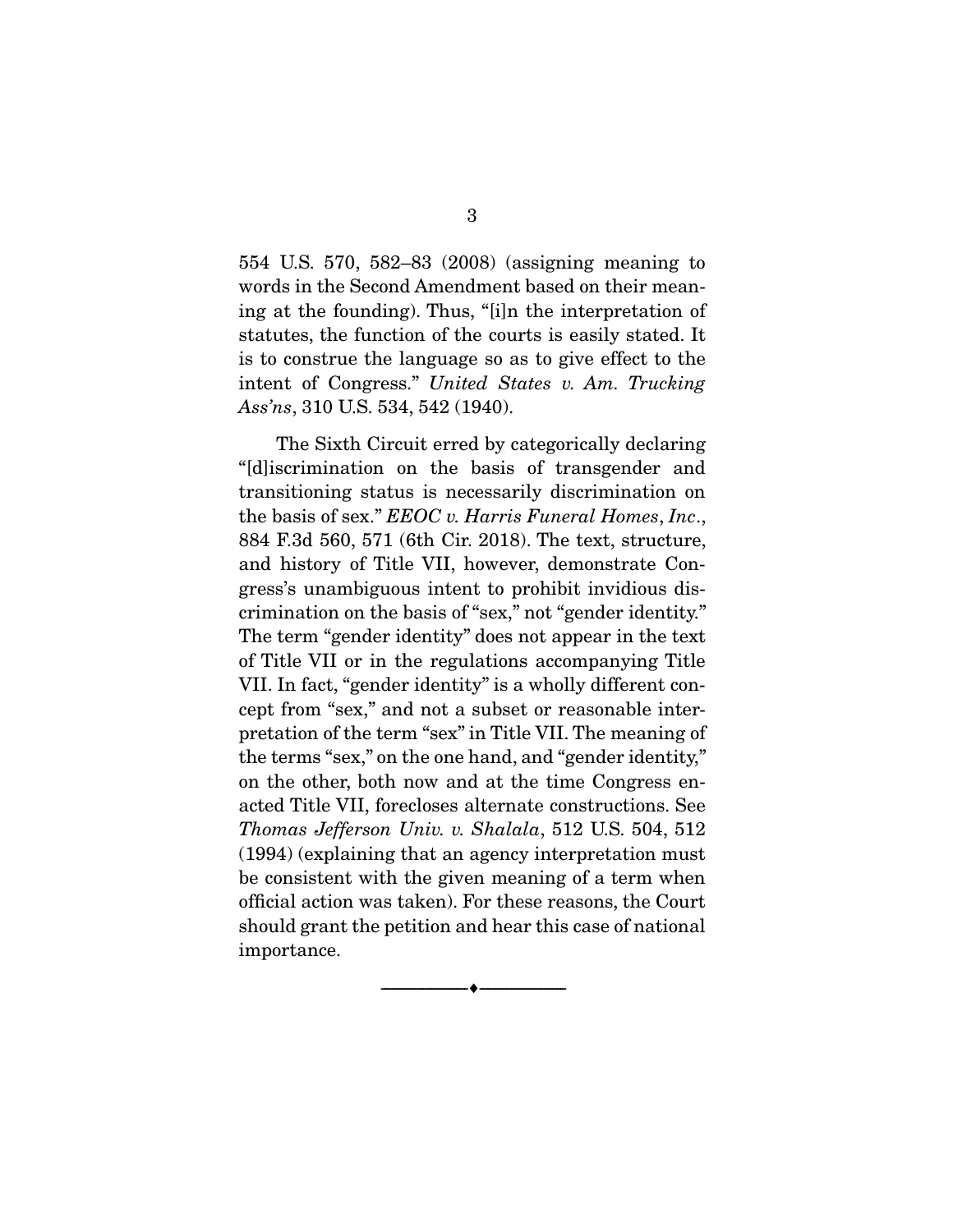#### ARGUMENT

### I. The Text of Title VII Prohibits Discrimination on the Basis of "Sex," Not Transgender Status.

 The text of Title VII prohibits invidious discrimination "on the basis of sex." 42 U.S.C. § 2000e-2(a). The statute does not define "sex"; thus, the ordinary meaning of the word "sex" prevails. *Asgrow Seed Co. v. Winterboer*, 513 U.S. 179, 187 (1995) ("When terms used in a statute are undefined, we give them their ordinary meaning."). When Congress enacted Title VII, virtually every dictionary definition of "sex" referred to physiological distinctions between females and males, particularly with respect to their reproductive functions. See, e.g., American Heritage Dictionary 1187 (1976) ("The property or quality by which organisms are classified according to their reproductive functions."); Webster's Third New International Dictionary 2081 (1971) ("the sum of the morphological, physiological, and behavioral peculiarities of living beings that subserves biparental reproduction with its concomitant genetic segregation and recombination which underlie most evolutionary change. . . ."); 9 Oxford English Dictionary 578 (1961) ("The sum of those differences in the structure and function of the reproductive organs on the ground of which beings are distinguished as male and female, and of the other physiological differences consequent on these."). Even today, "sex" continues to refer to biological differences between females and males. See, e.g., Webster's New World College Dictionary 1331 (5th ed. 2014) ("either of the two divisions,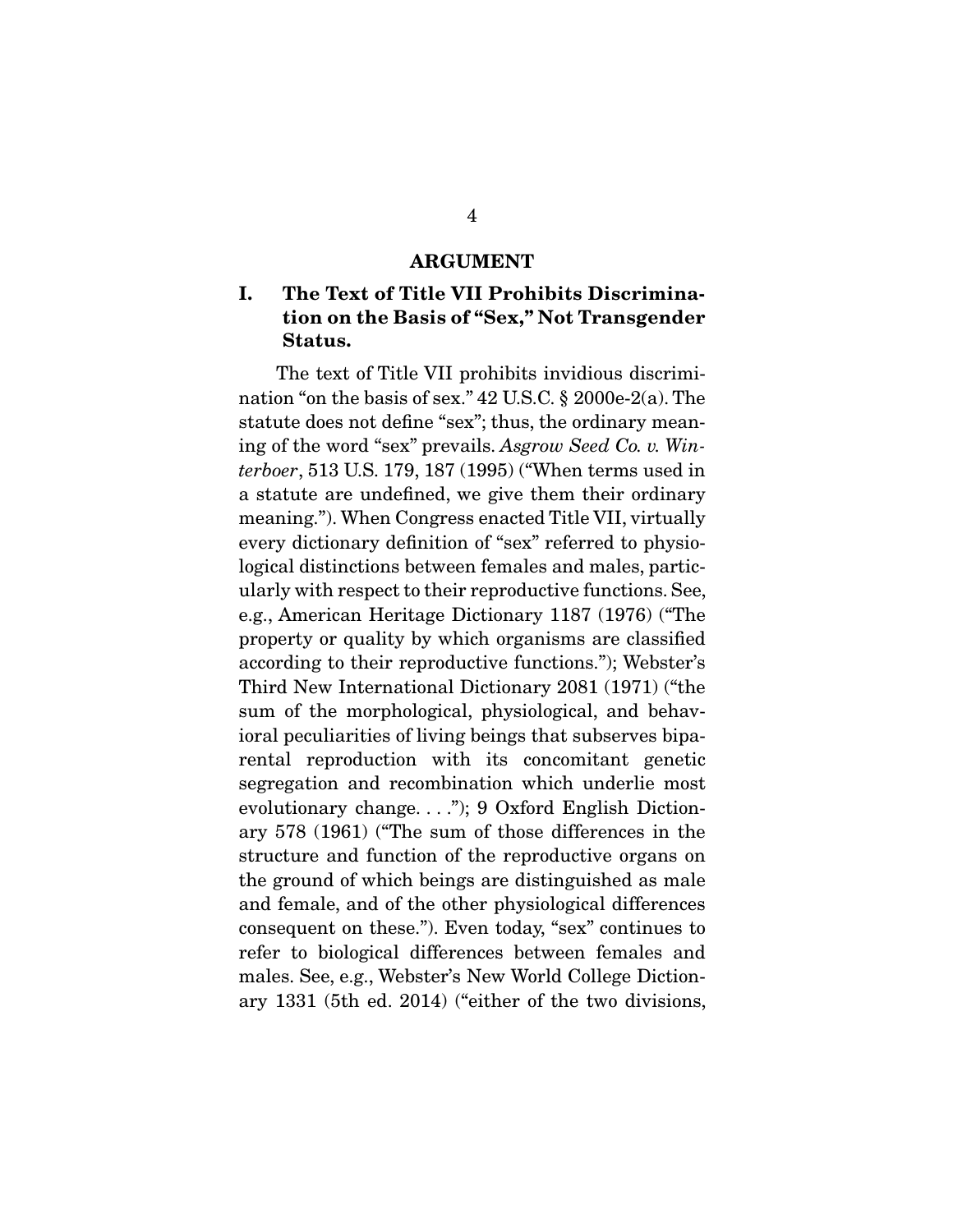male or female, into which persons, animals, or plants are divided, with reference to their reproductive functions"); Sari L. Reisner et al., "Counting" Transgender and Gender-Nonconforming Adults in Health Research, Transgender Studies Quarterly, Feb. 2015, at 37 ("Sex refers to biological differences among females and males, such as genetics, hormones, secondary sex characteristics, and anatomy.").

 Clearly, a biologically-grounded meaning of "sex" is what Congress had in mind when it enacted Title VII, and that is what the public at the time undeniably would have understood from its plain language. In fact, eight years after enacting Title VII, Congress passed Title IX, proscribing invidious discrimination on the basis of "sex" in federally funded education programs. 20 U.S.C. § 1681(a). When Title IX passed, "sex" and "gender identity" remained distinct. "Sex" described physiological differences between the sexes, while "gender identity" referred more to social and cultural roles. The debate over Title IX concerned invidious "sex" discrimination and guaranteeing women equal access to education, not "gender identity" discrimination. Lawmakers used the term "sex" repeatedly, referring to the biological distinction between women and men. 117 Cong. Rec. 30407 (1971); 118 Cong. Rec. 5807 (1972). "Gender identity" appears in neither the statute's text nor legislative history.

 One need look no further than how Congress used the term "sex" in Title IX. Congress would not have enacted 20 U.S.C. § 1686 in Title IX if "sex" possessed a definition that encompassed anything other than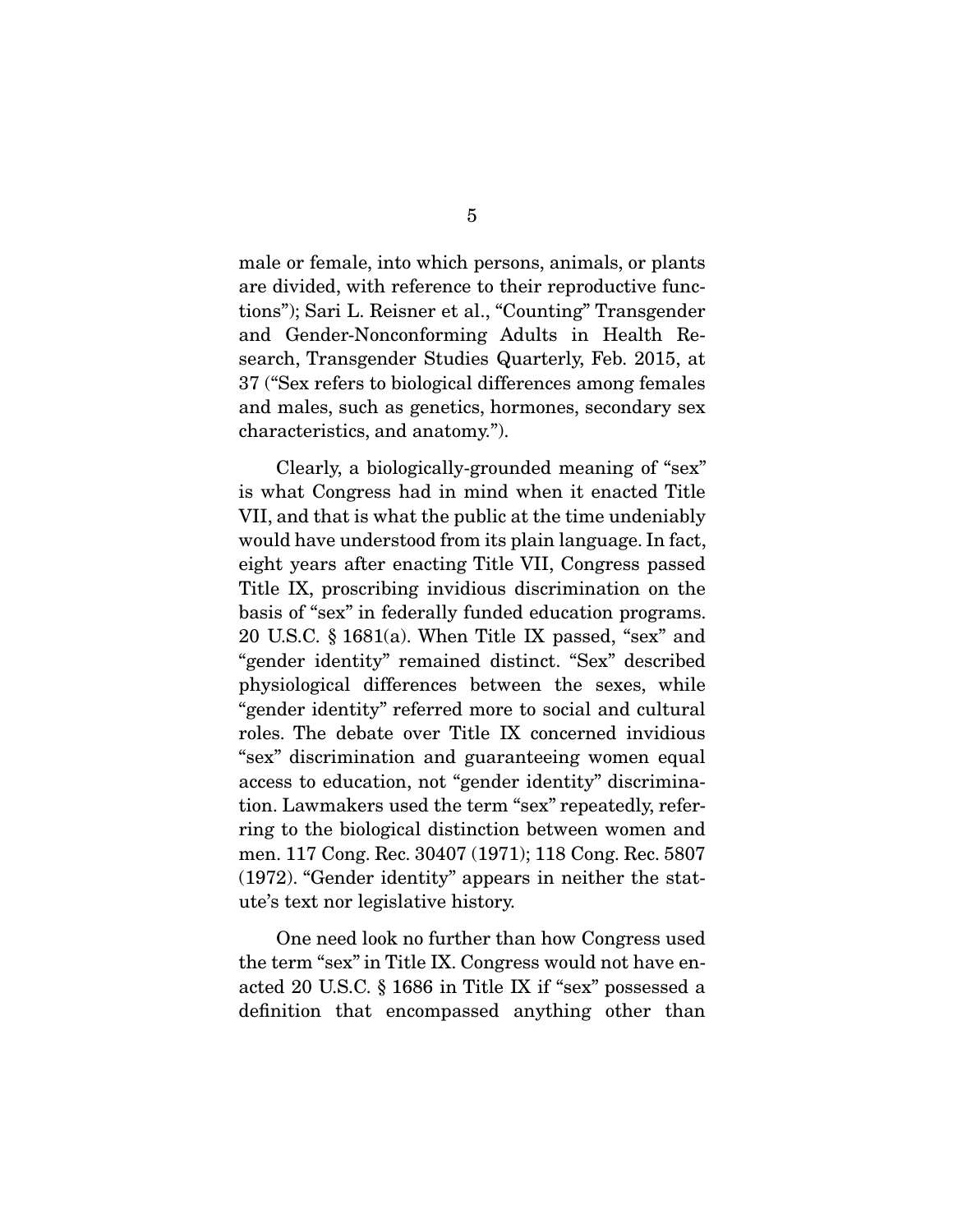biological status. Section 1686 provides: "Notwithstanding anything to the contrary contained in this chapter, nothing contained herein shall be construed to prohibit any educational institution receiving funds under this Act, *from maintaining separate living facilities for the different sexes*." 20 U.S.C. § 1686 (emphasis added). The qualifier "different" before "sexes" signals that Congress was referring to the two biological sexes, and "identical words used in different parts of the same act are intended to have the same meaning." *Sullivan v. Stroop*, 496 U.S. 478, 484 (1990) (internal quotation marks and citations omitted). Thus, Title IX's admonitions "on the *basis of sex*" (emphasis added) refer to biological sex, just as Title VII's prohibition on discrimination "on the basis of sex" refers to biological sex and nothing more. When Congress enacted Title VII and Title IX, the understanding of the word "sex" did not include the expansion of that word to include "gender identity." The term "gender identity," or as the Sixth Circuit labels it, "transgender" and "transitioning status," are not found in the text or legislative history of Title VII.

### II. The Meaning of "Sex" at the Time Congress Enacted Title VII Was a Person's Biological Status.

 The Sixth Circuit intermingles the terms "gender identity," "transgender," and "transitioning status," with "sex," but none of these terms are ascribed to be synonymous with "sex" within the meaning of Title VII.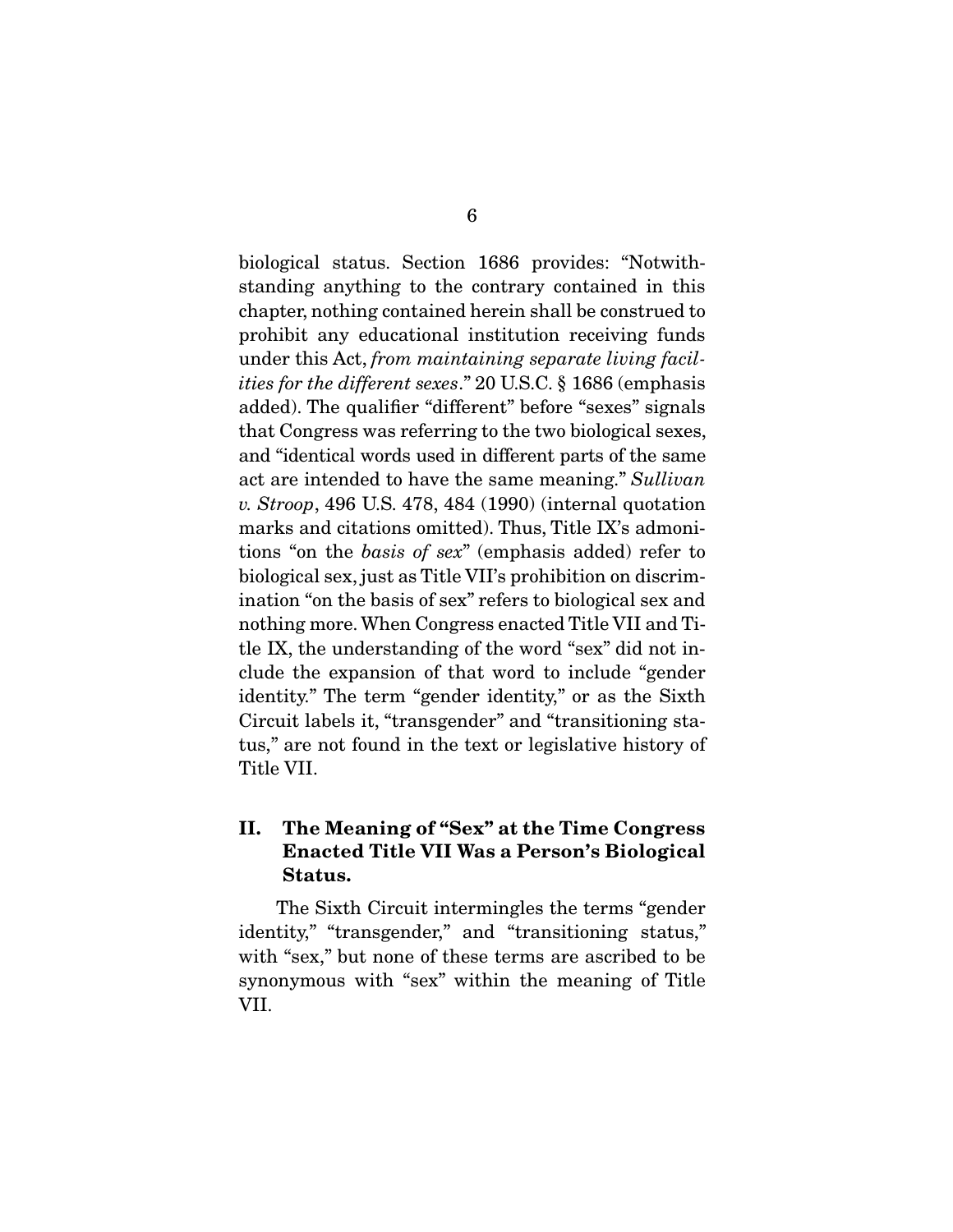In the 1950s, John Money, a psychologist at Johns Hopkins University, introduced "gender"—previously a grammatical term only—into scientific discourse. Joanne Meyerowitz, A History of "Gender," 113 The American Historical Review 1346, 1353 (2008). Money believed that an individual's "gender role" was not determined at birth but was acquired early in a child's development much in the same fashion that a child learns a language. John Money et al., Imprinting and the Establishment of Gender Role, 77 A.M.A. Archives of Neurology and Psychiatry 333–36 (1957).

 Robert Stoller, the UCLA psychoanalyst who first used the term "gender identity," was another early adopter of the terminology of "gender." He wrote in 1968 that gender had "psychological or cultural rather than biological connotations." Robert J. Stoller, Sex and Gender: On the Development of Masculinity and Femininity 9 (1968). To him, "sex was biological but gender was social." David Haig, The Inexorable Rise of Gender and the Decline of Sex: Social Change in Academic Titles, 1945–2001, Archives of Sexual Behavior, Apr. 2004, at 93.

 Early users of "gender identity"—a term first introduced around 1963—distinguished it from "sex" on the ground that "gender" has "psychological or cultural rather than biological connotations." Haig, supra, at 93. "Biological sex," they contended, is not the same as "socially assigned gender." Id. (quoting Ethel Tobach, 41 Some Evolutionary Aspects of Human Gender, Am. J. of Orthopsychiatry 710 (1971)). While "sex" cannot be changed, "gender" (per this view) is more fluid. The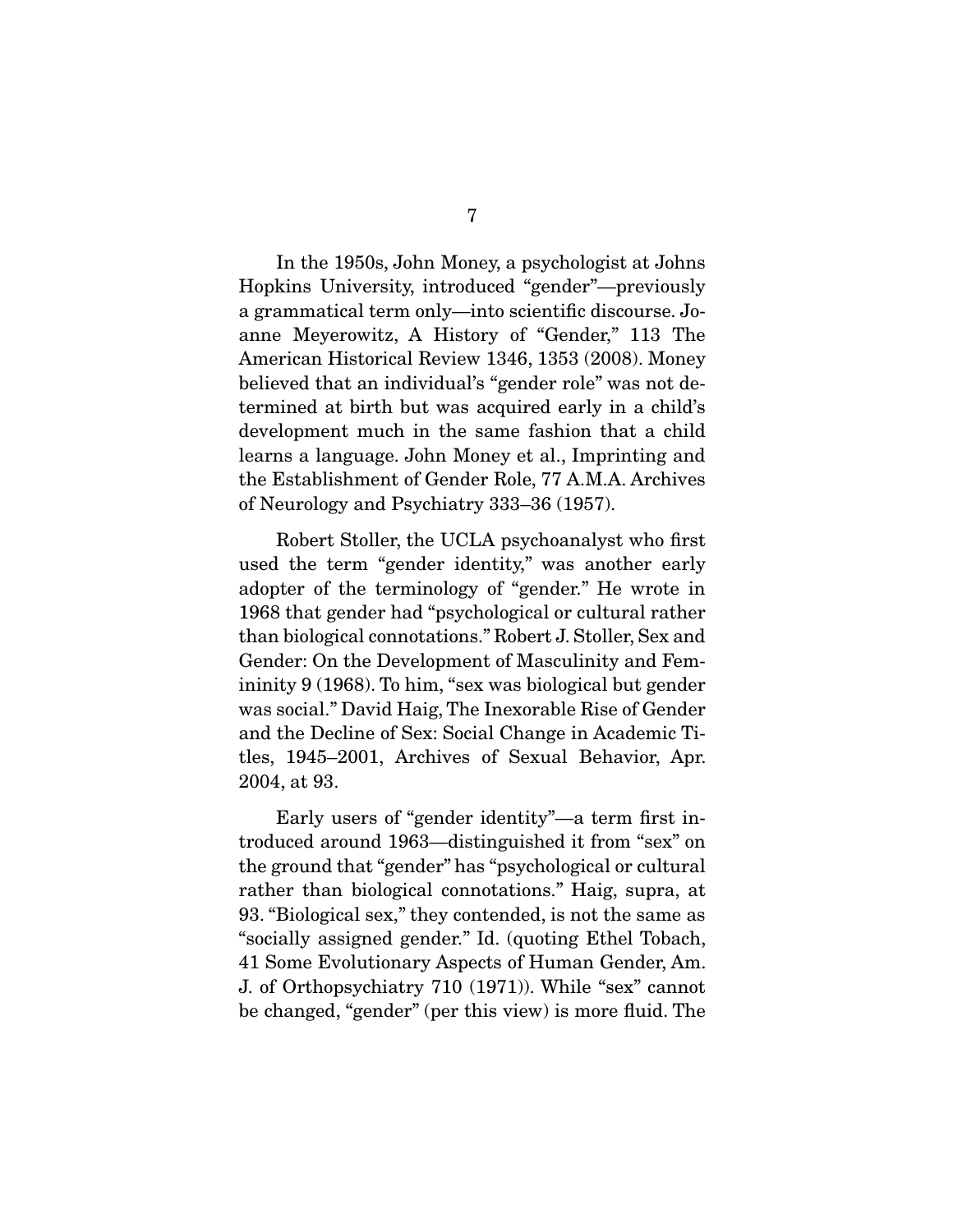Federal Government on Autopilot: Delegation of Regulatory Authority to an Unaccountable Bureaucracy: Hearing Before the H. Comm. on the Judiciary, 114th Cong. 13 (2016) (stmt. of Gail Heriot, Member, U.S. Comm'n on Civil Rights) (quoting Virginia Prince, Change of Sex or Gender, 10 Transvestia 53, 60 (1969)).

 In 1969, Virginia Prince, who is credited with coining the term "transgender," echoed the view that "sex" and "gender" are distinct: "I, at least, know the difference between sex and gender and have simply elected to change the latter and not the former. . . . I should be termed 'transgenderal.'" Id. And in the 1970s, feminist scholars joined the chorus attempting to differentiate "biological sex" from "socially assigned gender." Haig, supra, at 93 (quoting Ethel Tobach, 41 Some Evolutionary Aspects of Human Gender, Am. J. of Orthopsychiatry 710 (1971)). Thus, at the time Congress enacted Title VII, "sex," "gender identity," and "transgender" had different meanings. Given all of the above, the use of the term "sex" in Title VII cannot be fairly construed to mean or include "gender identity." The Sixth Circuit erroneously conflated these terms to redefine and broaden Title VII beyond its congressionally intended scope.

### III. Congress's Legislative Actions Since 1964 Confirm that the Meaning of "Sex" in Title VII Refers to Biological Status.

 Beginning in the 1970s, Congress reaffirmed on numerous occasions that the statutory term "sex" in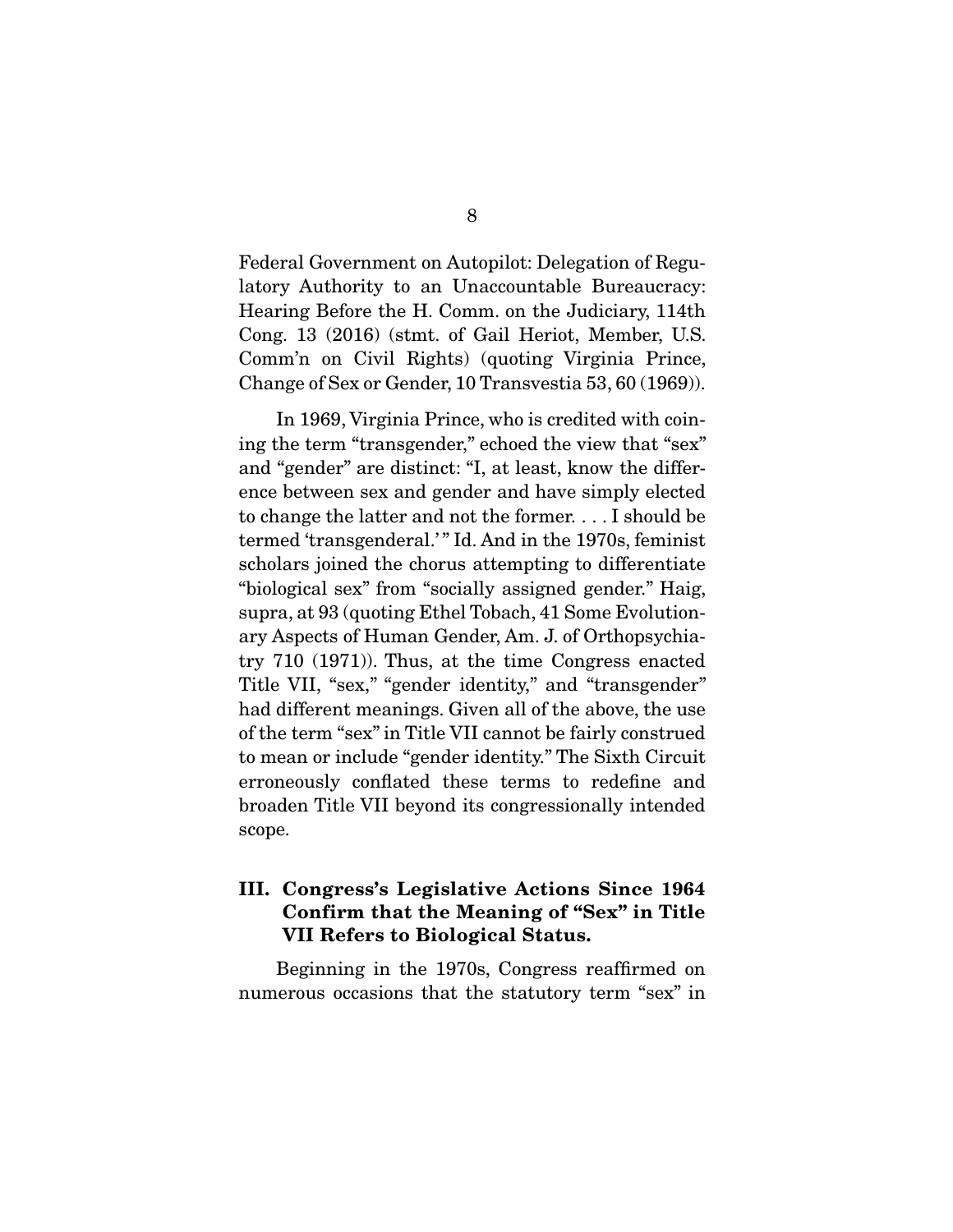Title VII refers to the physiological characteristics of females and males. Lawmakers debated proposals to add the new category of "gender identity" to Title VII. In 1974, Representatives Bella Abzug and Edward Koch proposed to amend the Civil Rights Act to add the new category of "sexual orientation." H.R. 14752, 93rd Cong. (1974). Congress considered other similar bills during the 1970s. See H.R. 166, 94th Cong. (1975); H.R. 2074, 96th Cong. (1979); S. 2081, 96th Cong. (1979).

 In 1994, lawmakers introduced the Employment Non-Discrimination Act ("ENDA") which, like Rep. Abzug and Koch's earlier effort, was premised on the understanding that Title VII's protections against invidious "sex" discrimination related only to one's biological sex as male or female. H.R. 4636, 103rd Cong. (1994). In 2007, 2009, and 2011, lawmakers proposed a broader version of ENDA to codify protections for "gender identity" in the employment context. See H.R. 2015, 110th Cong. (2007); H.R. 2981, 111th Cong. (2009); S. 811, 112th Cong. (2011). Each of these attempts failed. But regardless of their failures, they all affirmed Congress's enduring understanding that "sex," as a protected class, refers only to one's biological sex, as male or female, and not the Sixth Circuit's radical reauthoring of the term. ENDA would be superfluous if "gender identity" was already covered by Title VII.

 In the one instance when Congress actually amended "sex" in Title VII to cover discrimination "on the basis of pregnancy, childbirth, or related conditions," it did so to ensure that pregnant and post-partum women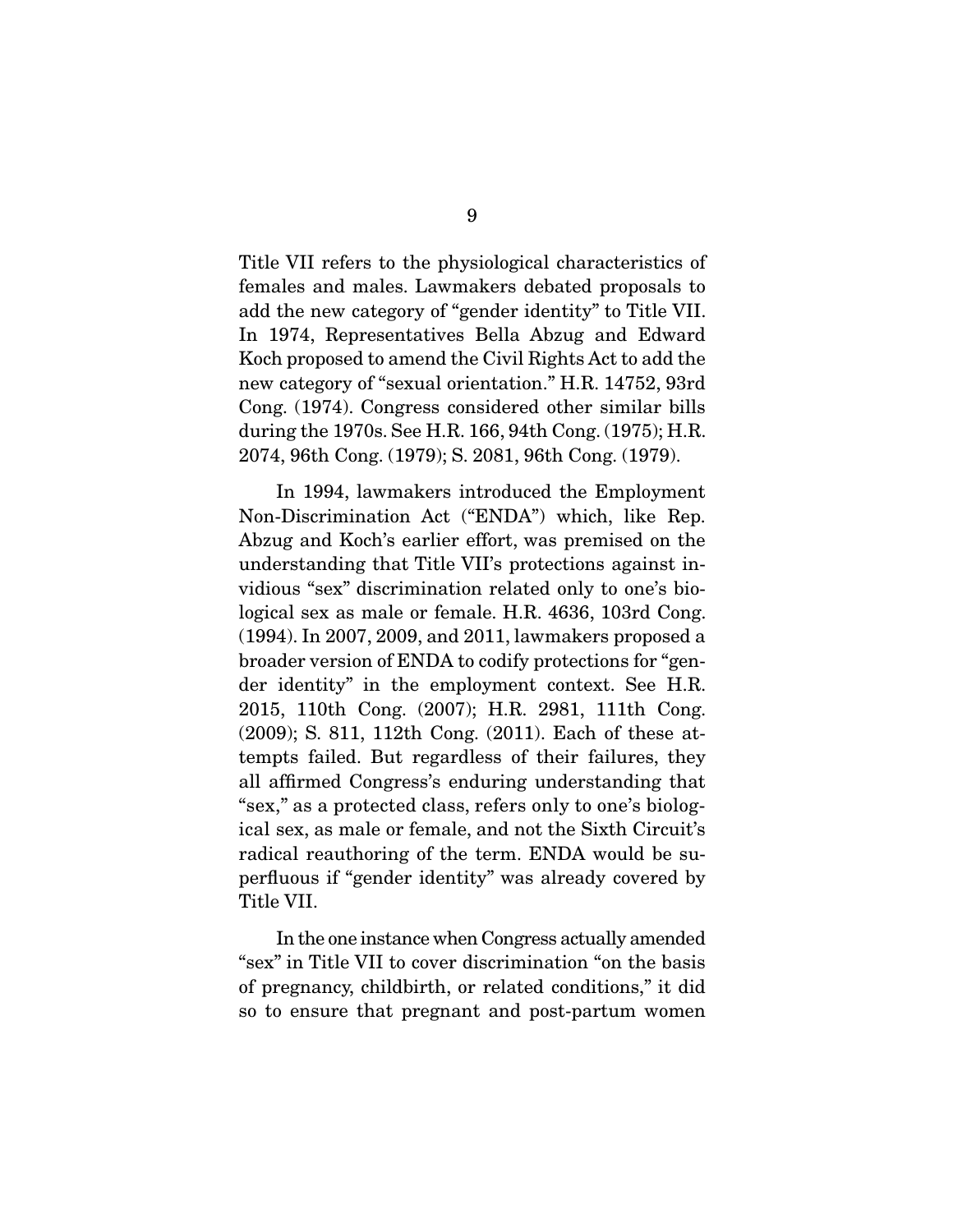face the same opportunities for advancement as men. Pregnancy Discrimination Act of 1978, Pub. L. No. 95- 555, § (k), 92 Stat. 2076, 2076 (1978). In amending the law in this way, Congress indicated that invidious "sex" discrimination occurs when females and males are not afforded the same avenues for advancement, i.e., when pregnant women may be legally fired or not hired. Thus, this amendment affirmed Congress's long-held view that "sex" refers to biological sex, and not to an individual's self-perception of his or her "gender identity."

 Other federal statutes acknowledge the emergence of "gender" and "gender identity" as concepts distinct from "sex." The 2013 reauthorization of the Violence Against Women Act ("VAWA") prohibits recipients of certain federal grants from invidiously discriminating on the basis of both "sex" and "gender identity." 42 U.S.C. § 13925(b)(13)(A). In 2010, the President signed hate crimes legislation, 18 U.S.C. § 249, which applies to, inter alia, "gender identity." Id. § 249(a)(2). While Congress has expressly added "gender identity" in other civil rights statutes, it has not changed the terms of Title VII. Put differently, Congress clearly knows there is a distinction between sex and gender identity. It has used both terms at the same time (indicating they are not interchangeable), and it has thus far declined to add gender identity to Title VII. That should be the end of the inquiry into whether Title VII protects gender identity.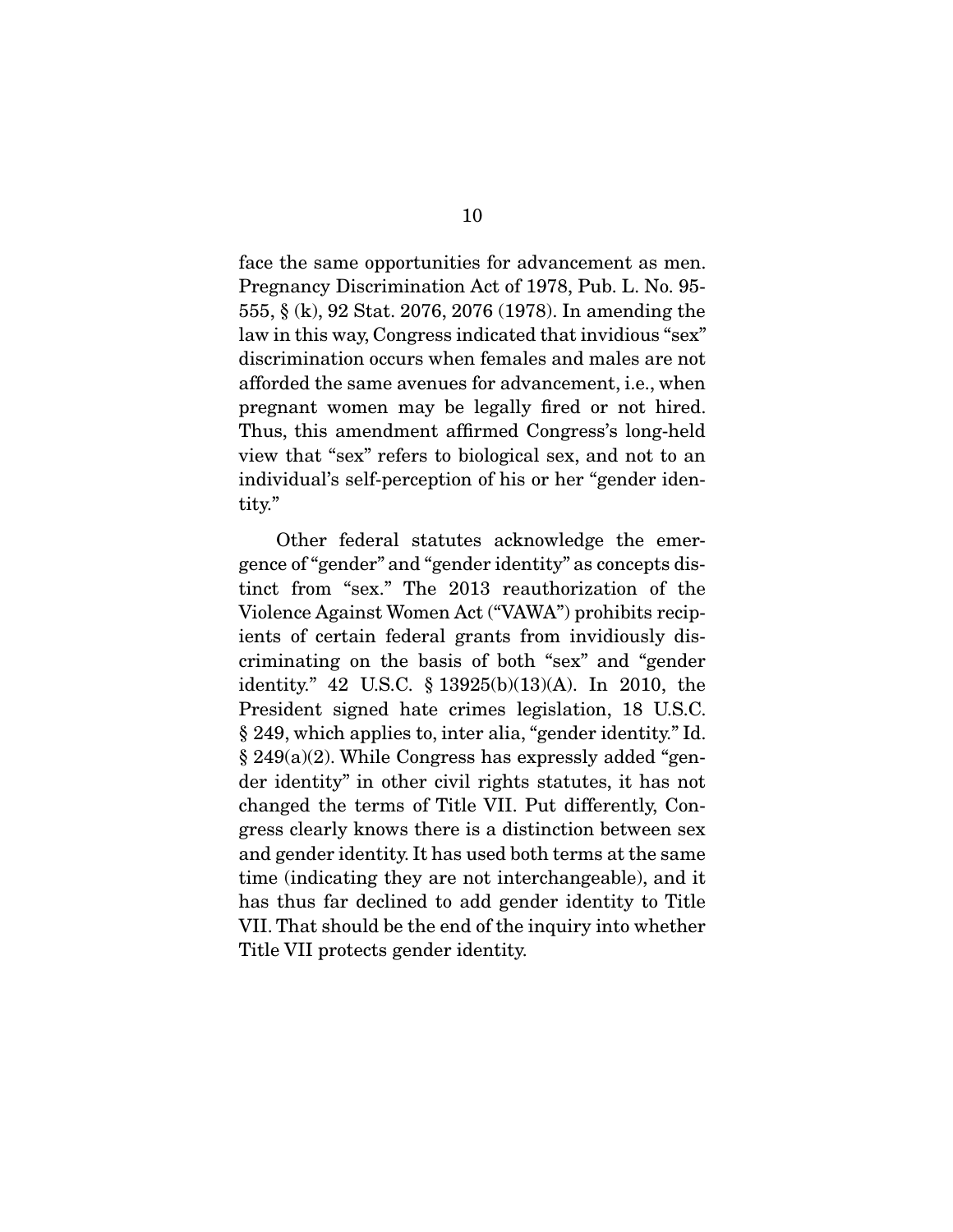### IV. The Decision Below—Expanding the Definition of "Sex" in Title VII—Is One of National Importance for this Court to Correct.

 The Sixth Circuit brushes aside the plain and fixed meaning of the term "sex" in Title VII. It also ignores the statute's legislative history. Instead, the lower court found that "the drafters' failure to anticipate that Title VII would cover transgender status is of little interpretive value." *Harris Funeral Homes*, 884 F.3d at 577. It also posits that Title VII "already incorporate[s] the offered change" to include "gender identity" and "transgender" status. Id. at 579.

 The Sixth Circuit's reasoning, however, utterly fails simple canons of statutory interpretation. Under the ordinary meaning canon, by all measures available, "sex" refers to one's biological status as male or female, not to a changeable psychological view of one's gender. The Sixth Circuit's holding also fails to overcome the fixed-meaning canon. At the time Congress enacted Title VII, both the common and academic definitions of "sex" did not include "gender identity" or "transgender." The Sixth Circuit's reasoning also fails to answer why members of Congress would need to attempt repeatedly to expand Title VII's coverage to "sexual orientation" and "gender identity." If the law already encompassed those terms, then amendment was unnecessary.

 In rewriting Title VII to its own liking, rather than interpreting the statute based on its text, history, and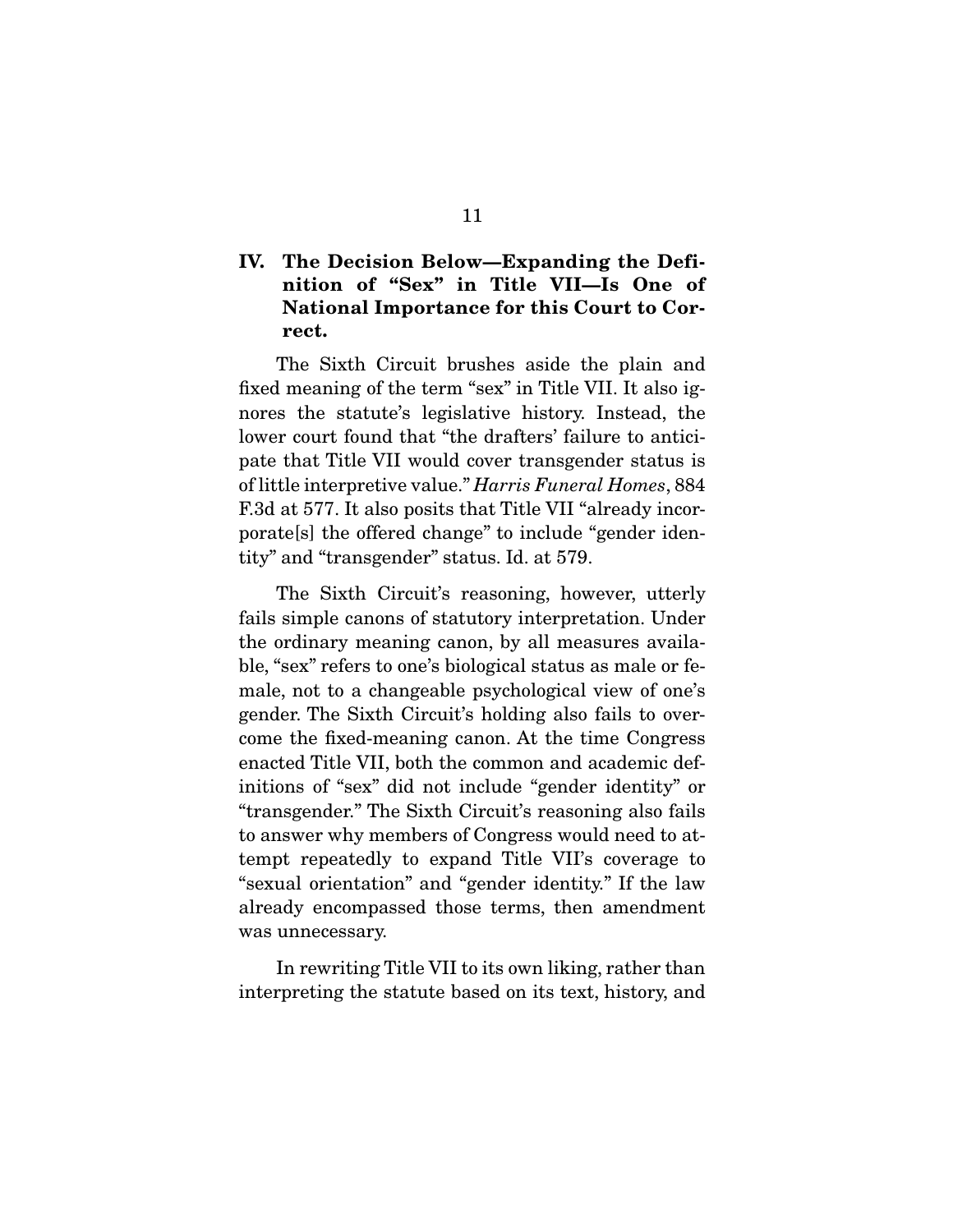purpose, the Sixth Circuit not only ignored the will of Congress, but bestowed upon itself (an unelected legislature of three) the power to rewrite congressional enactments in violation of the separation of powers. The role of the courts is to interpret the law, not to rewrite the law by adding a new, unintended meaning. See *United States v. Ron Pair Enters., Inc.*, 489 U.S. 235, 241 (1989) ("where, as here, the statute's language is plain, the sole function of the courts is to enforce it according to its terms").

#### **CONCLUSION**

--------------------------------- ---------------------------------

This Court should grant the petition for certiorari.

Respectfully submitted,

DOUGLAS J. PETERSON Nebraska Attorney General DAVID BYDALEK Chief Deputy Attorney General *Counsel of Record*  2115 State Capitol Building Lincoln, NE 68509 Tel.: (402) 471-2682 Dave.Bydalek@nebraska.gov

AUGUST 2018